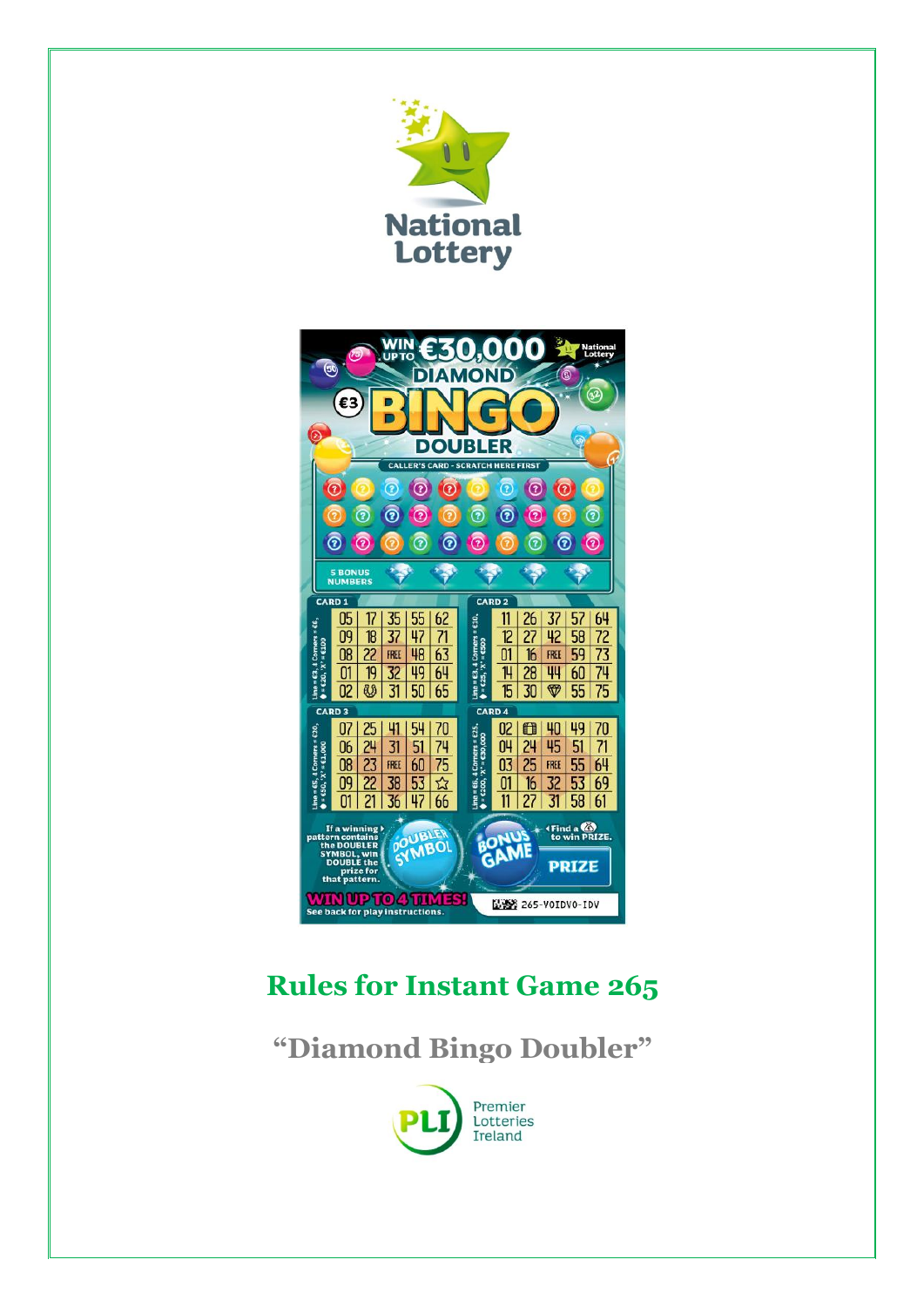**This page is deliberately blank.**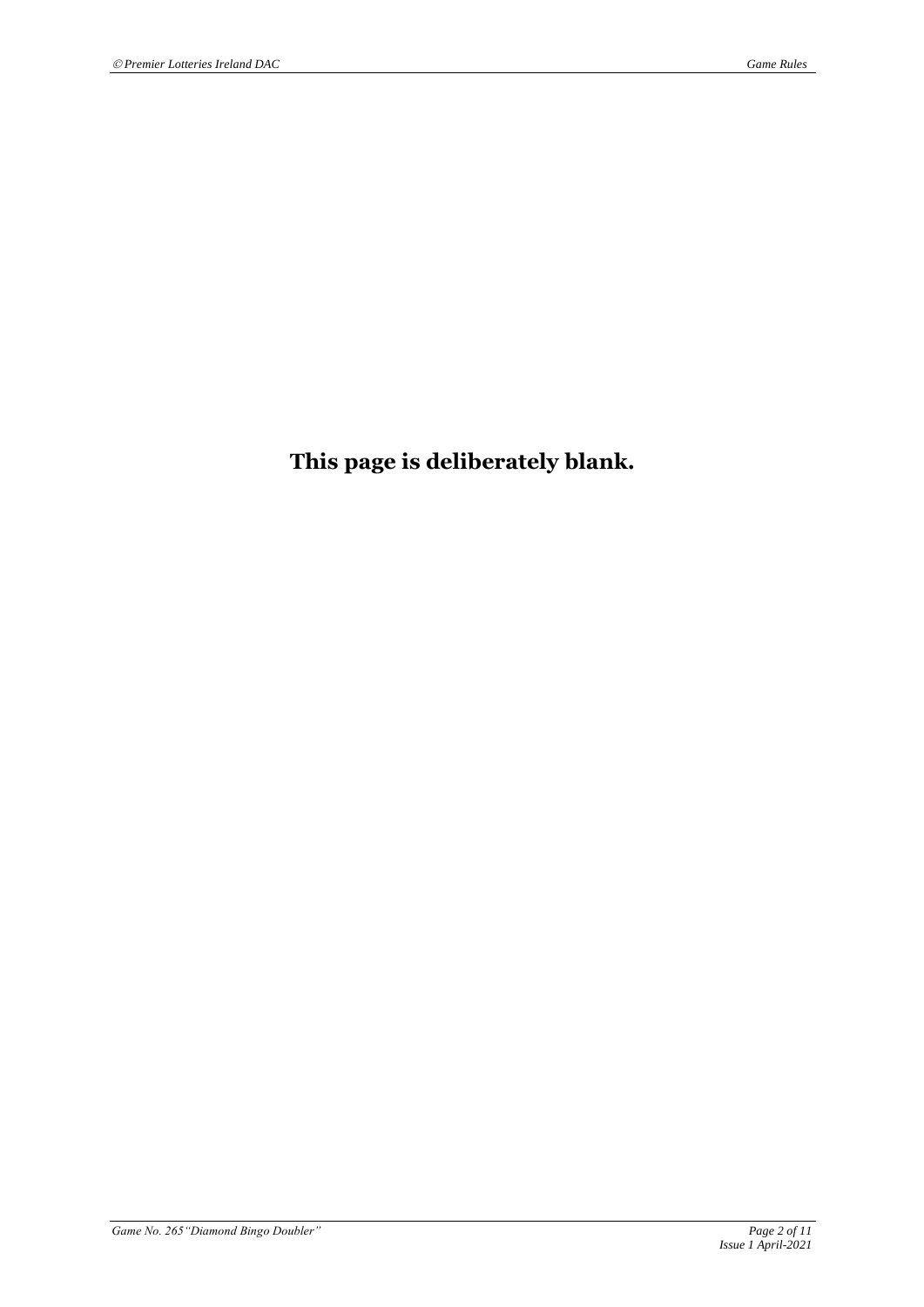# **The National Lottery**

# **Scheme No. 265**

# **Rules for Instant Game No. 265 "Diamond Bingo Doubler"**

The following sets forth the game rules for an instant lottery game (hereinafter known as "**Diamond Bingo Doubler**") which is to be operated by Premier Lotteries Ireland Designated Activity Company (hereinafter known as "the Company") as part of The National Lottery.

The game will commence on a date to be announced, and will continue until the official game off-sale date on 1st April 2023.

The last date for the claiming of any Instant Prize in Game 265 Diamond Bingo Doubler is 30th June, 2023.

These game rules have been approved by the Regulator in accordance with Section 45 of The National Lottery Act 2013.

# **General**

- 1. These game rules are governed by The National Lottery Act 2013 and the General Rules for National Lottery Games.
- 2. The Company reserves the right to vary these rules subject to the consent of the Regulator.
- 3. The official address to which correspondence must be sent is:

#### **The National Lottery**

#### **Abbey Street Lower**

#### **DUBLIN 1**

4. A code of practice governing relations between participants in National Lottery games and the National Lottery is available to download from the National Lottery's website [www.lottery.ie.](http://www.lottery.ie/)

# **Definition**

The following words and terms will have the following meanings unless the context clearly indicates otherwise:

- 1. **Act** means The National Lottery Act 2013.
- 2. **Bar-code** means the machine-readable arrangement of numbers and parallel lines of different widths printed on the back of each Ticket which can be electronically scanned.
- 3. **Book** means a batch of 50 fan folded Tickets bearing a common Book number.
- 4. **Chief Executive** means the person appointed by the Company for the time being to be its Chief Executive or any other person to whom the Chief Executive's authority is lawfully delegated.
- 5. **Data Matrix Bar-code** means the machine-readable arrangement of numbers and black and white cells printed on the front of the Ticket under the scratch-off covering which can be electronically scanned for the purposes of validation.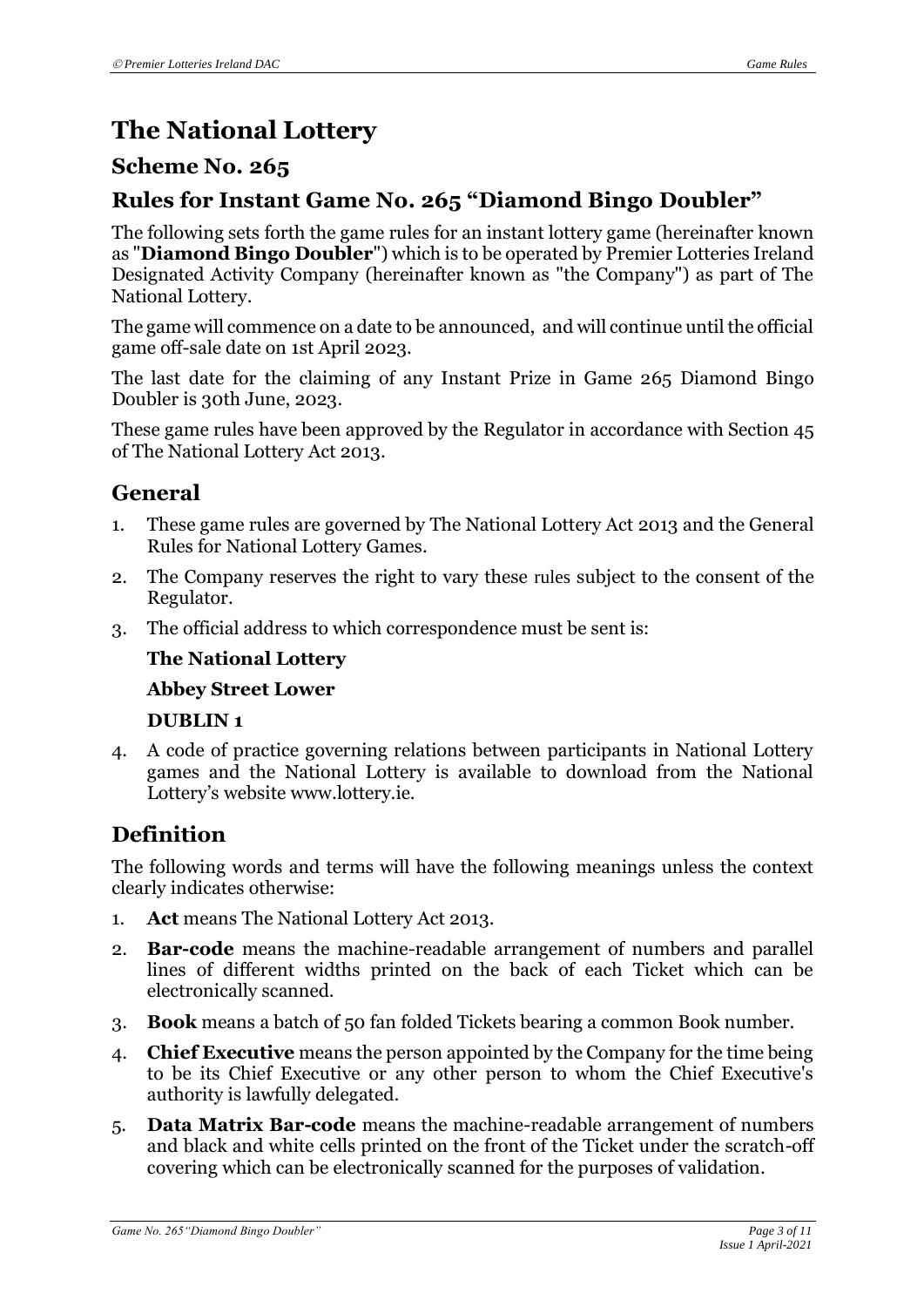- 6. **Game/Book/Ticket Number** means the 12-character numeric code printed to show on the front of the Ticket below the right-hand scratch-off area and on the back of each Ticket.
- 7. **Instant Prize** means the prize that is won when;
	- a) In any one or more of the smaller Play Areas (Card 1, Card 2, Card 3, Card 4), the numbers (including or excluding a FREE space) in a vertical, horizontal or diagonal line, or the four corner numbers, or the eight numbers in an `X' shape (including a FREE space), or the four numbers plus a FREE space in a diamond shape in Card 1 and/or Card 2, or the twelve numbers plus a FREE space in the larger diamond shape in Card 3 and/or Card 4, correspond with the CALLER'S CARD numbers and BONUS NUMBERS in the large Play Area (CALLER'S CARD) at the top of the Ticket.
	- b) Double your Instant Prize by scratching the 'DOUBLER SYMBOL' area to reveal a symbol which matches a symbol appearing in a winning pattern in Card 1, Card 2, Card 3 or Card 4.
	- c) An Instant Prize is won if a  $\bigoplus_{m=1}^{\infty}$  symbol is revealed in the Bonus Game Play Area on a single Ticket.
- 8. **The Minister** means the minister for Public Expenditure and Reform or his successor in title.
- 9. **Play Area** means the large rectangular latex-covered panel at the top of the Ticket which is referenced CALLER'S CARD including a smaller panel referenced 5 BONUS NUMBERS, the small latex-covered panel on the bottom left-hand side of the Ticket referenced DOUBLER SYMBOL, also another small latex-covered panel on the bottom right-hand side of the Ticket designated as the BONUS GAME, and the four Play Areas referenced CARD 1, CARD 2, CARD 3 and CARD 4.
- 10. **Play Symbols** mean the numbers, symbols and the word FREE which appear in the Play Areas. The Play Area at the top of the Ticket will contain thirty numbers (known as the 'CALLER'S CARD' numbers) and five BONUS NUMBERS from the range 1 to 75. Each of the four 'CARD' Play Areas will contain one Doubler Play<br>Symbol (from the set  $\stackrel{\frown}{\sim} \bigotimes \stackrel{\frown}{\bullet} \bigotimes$ ) and 23 numbers from the range 1 to 75 with ) and 23 numbers from the range 1 to 75, with a FREE space positioned in the centre of each 'CARD' Play Area. The Bonus Game

Play Area will contain symbols from the following set:

♨

9000

- 11. **Regulator** means the person appointed as Regulator of the National Lottery under Section 7 of the Act or the Minister acting under Section 8 of the Act.
- 12. **Retail Sales Agent** means a person(s), corporate body or partnership appointed by the Company to be a National Lottery sales agent at specified location(s) under Section 42 of the Act.
- 13. **The Company** means Premier Lotteries Ireland Designated Activity Company.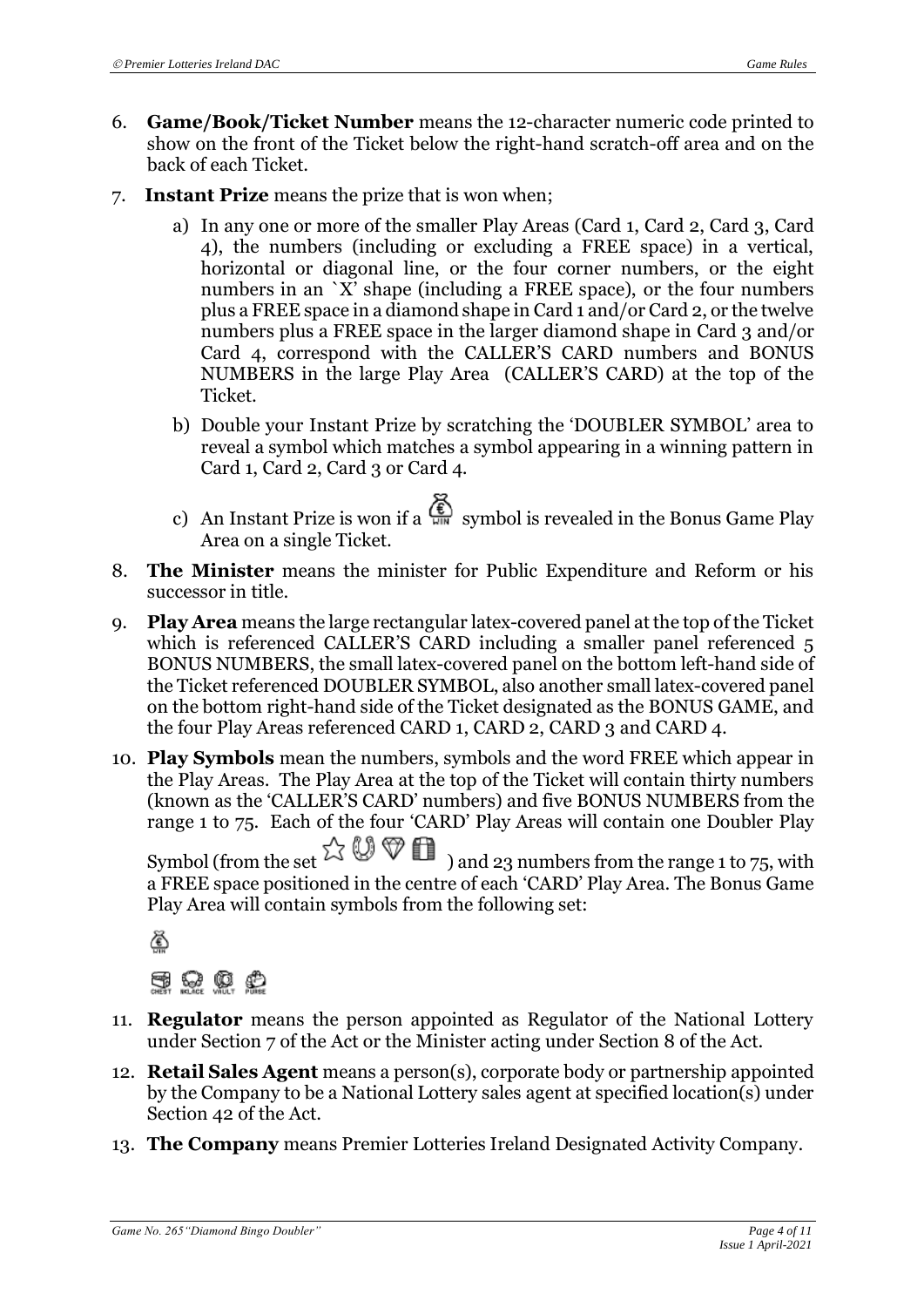- 14. **Ticket** means a National Lottery **Diamond Bingo Doubler** Ticket issued by the Company for sale to the general public.
- 15. **Validation/Security Number** means the multi-digit numeric code which appears underneath the removable covering on the front of the Ticket and enables validation.
- 16. **Weighted Average Prize Percentage** means 66.00% of the value of all Tickets in the game.

# **Governing Law And Rules**

In purchasing a Ticket, the Purchaser agrees to abide by the Law of Ireland, the Act, The General Rules for National Lottery Games, and these game rules.

# **Ticket Price**

The price of a **Diamond Bingo Doubler** Ticket will be **€3**.

# **Purchase And Prize Restrictions**

No Ticket shall be purchased by, and no Instant Prize shall be paid to, any officer or employee of Premier Lotteries Ireland DAC or any contractor or sub-contractor involved in the production of **Diamond Bingo Doubler** Tickets or any other person prohibited by the Act from purchasing, owning, or claiming on a Ticket.

# **Prosecution**

Any person who alters or attempts to alter a Ticket with a view to obtaining an Instant Prize, or any person who purchases, owns, or claims on a Ticket and is not entitled to do so, is liable to criminal prosecution.

# **Retail Sales Agent Conduct**

- 1. Retail Sales Agents are prohibited from exchanging Books with other Retail Sales Agents.
- 2. Prior to payment of any Instant Prize, Retail Sales Agents must verify the win through the Central Validation System.
- 3. Retail Sales Agents must denote completed payment of a winning Ticket by punching a hole through the Bar-code on the Ticket and retaining the Ticket until the Book has been sold.
- 4. Retail Sales Agents are prohibited by law from selling National Lottery Tickets to persons under 18 years of age.

# **Determination of Prize Winners**

There are five ways of winning on a National Lottery **Diamond Bingo Doubler** Ticket: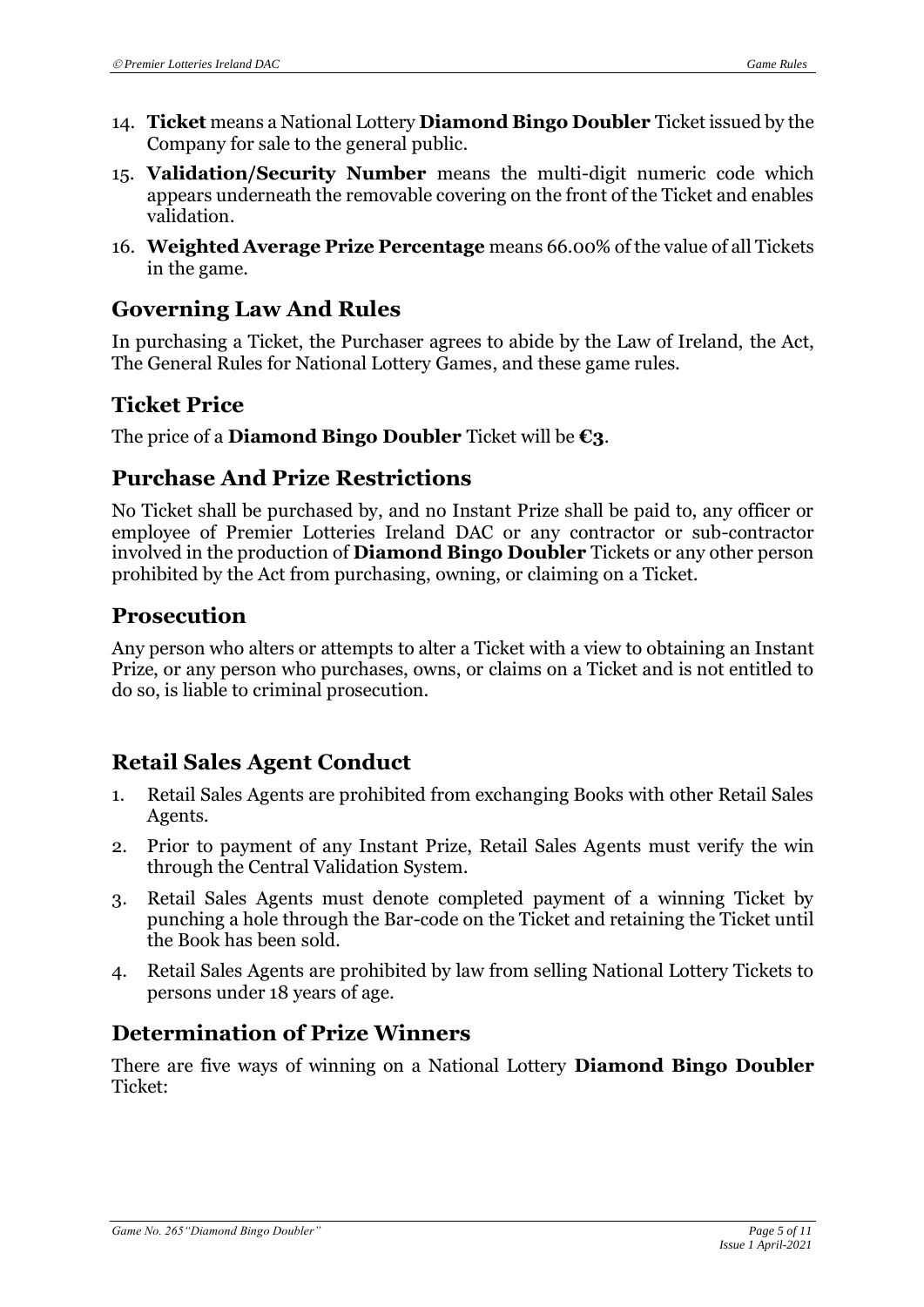#### **Win Type 1**

Match all numbers (including or excluding a FREE space) in a complete horizontal, vertical or diagonal line on an individual 'CARD' corresponding with 'CALLER'S CARD' numbers.

#### **Win Type 2**

Match all numbers in all four corners on an individual 'CARD' corresponding with 'CALLER'S CARD' numbers.

#### **Win Type 3**

Match all numbers (plus FREE) to form a complete 'X' on an individual 'CARD' corresponding with 'CALLER'S CARD' numbers.

#### **Win Type 4**

Match four numbers (plus FREE) in the small diamond shape in Card 1 and/or Card 2 corresponding with 'CALLER'S CARD' numbers.

#### **Win Type 5**

Match twelve numbers (plus FREE) in the larger diamond shape in Games 3 and/or 4 corresponding with 'CALLER'S CARD' numbers.

The Instant Prize applicable to each win type is as follows:-

| <b>Win Type</b>            | Card 1         | Card 2                    | Card 3             | Card <sub>4</sub> |
|----------------------------|----------------|---------------------------|--------------------|-------------------|
| Line                       | €3             | €3                        | €5                 | €6                |
| <b>4 Corners</b>           | €6             | $\epsilon_{10}$           | $E_{20}$           | E25               |
| <b>Diamond</b>             | $E_{20}$       | E25                       | $E_{50}$           | E200              |
| $\mathfrak{C}(\mathbf{X})$ | $\epsilon$ 100 | $\epsilon$ <sub>500</sub> | $\epsilon_{1,000}$ | €30,000           |

#### **Doubler Game**

In the Play Area of each of CARD's 1 to 4 inclusive there will be one symbol from the  $_{\rm set}$ .  $\overleftrightarrow{\sim}$ 

If a winning Win Type, in any CARD, contains a symbol that matches the "Doubler" symbol the Player wins double the Instant Prize for that Win Type.

Players may win an Instant Prize on CARD's 1, 2, 3 and 4 or any combination of wins on a single Diamond Bingo Doubler Ticket, in which case the player shall be entitled to the sum of those Instant Prize amounts.

#### **Bonus Game**

The owner of a Ticket containing the  $\frac{1}{N}$  symbol in the Bonus Game Play Area shall be entitled to the corresponding prize in the PRIZE box.

Players can win up to four times on the **Diamond Bingo Doubler** Ticket but can only win one Win Type on any of the four referenced CARD Play Areas on each Ticket.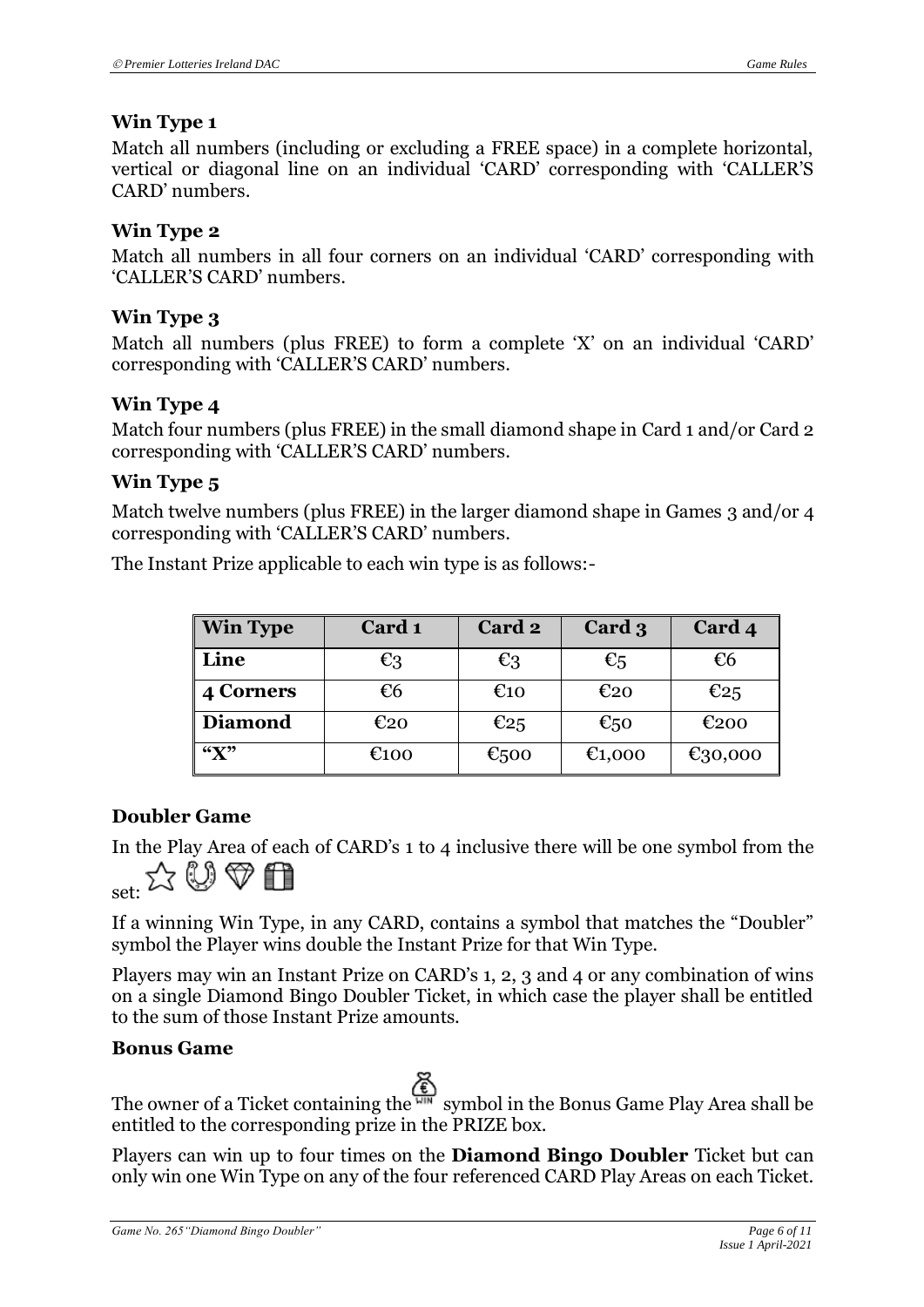# **Ticket Validation**

To be a valid National Lottery **Diamond Bingo Doubler** Ticket the following conditions must be met:

- 1. Exactly thirty five Play Symbols must appear in the CALLER'S CARD Play Area and exactly twenty three Play Symbols and a FREE space and a Doubler game Play Symbol must appear in each of the four CARD Play Areas and one Play Symbol must appear in the Doubler Play Area and two Play Symbols must appear in the Bonus Game Play Area of the Ticket.
- 2. Each of the Play Symbols must be present in its entirety, must be fully legible, and must be printed in grey/black ink.
- 3. The Validation/Security Number must be present in its entirety, must be fully legible, must be printed in grey/black ink and must correspond, using the Company's codes, to the apparent Play Symbols on the Ticket.
- 4. The Ticket must be fully intact.
- 5. The Game/Book Ticket/Number must be present in its entirety, must be fully legible and must be printed in grey/black ink.
- 6. The Bar-code must be present in its entirety, must be readable and must be printed in grey/black ink.
- 7. The Data Matrix Bar-code must be present in its entirety, must be readable and must be printed in grey/black ink.
- 8. The Ticket must not be mutilated, altered, unreadable, or tampered with in any manner.
- 9. The Ticket must not be counterfeit in whole or in part.
- 10. The Ticket must have been issued by the Company in an authorised manner.
- 11. The Ticket must not be stolen.
- 12. The Ticket must have been purchased through an authorised Retail Sales Agent and be purchased before the official close of the Game.
- 13. The Play Symbols, Game/Book Ticket/Number and Validation/Security Number must be right-side-up and not reversed in any manner.
- 14. The Ticket must be complete, not blank, or partially blank, must not have a hole punched through it, must not be miscut, must not be marked void, and must have exactly one hundred and thirty four Play Symbols, exactly four free spaces, exactly one Validation/Security Number and exactly one Game/Book Ticket/Number on both the front and the back.
- 15. The Validation/Security Number of all winning Tickets must appear on the Company's official file, and only one Instant Prize payment will be made on any individual winning Ticket.
- 16. The Ticket must not be misregistered, defective, or produced in error.
- 17. Each of the Play Symbols appearing on the Ticket must be printed in accordance with the official font schedule for Game 265 Diamond Bingo Doubler as agreed between the Company and the Ticket Manufacturer.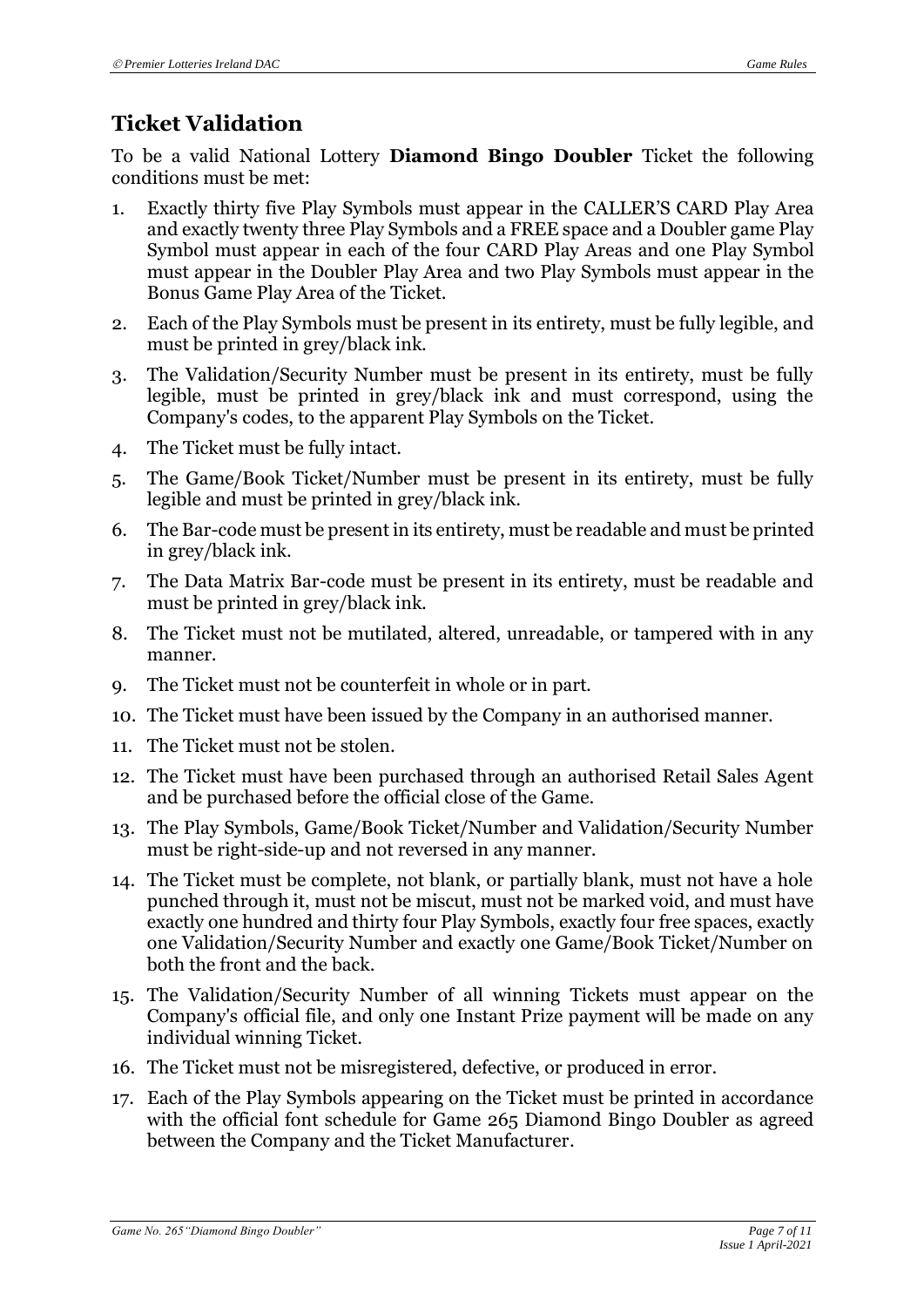- 18. The Validation/Security Number must be printed in accordance with the official font schedule for Game 265 Diamond Bingo Doubler as agreed between the Company and the Ticket Manufacturer.
- 19. The Game/Book Ticket/Number must be printed in accordance with the official font schedule for Game 265 Diamond Bingo Doubler as agreed between the Company and the Ticket Manufacturer.
- 20. The display printing must not be irregular in any respect.
- 21. The Ticket must pass all additional confidential validation tests of the Company. Any Ticket not passing all the validation tests mentioned is void and is ineligible for any Instant Prize. In all cases of doubt, the decision of the Company will be final and binding. However, the Company may, at its discretion, replace an invalid Ticket with an unplayed Ticket or Tickets. Should a defective Ticket be purchased, the only responsibility of the Company shall be the replacement of the defective Ticket with an unplayed Ticket of equivalent sales price.

# **Ticket Responsibility**

- 1. The Company will not be responsible for lost or stolen Tickets.
- 2. The Company will not be responsible for Tickets redeemed in error for a lower Instant Prize at Retail Sales Agent location. In the event that the matter cannot be resolved directly with the relevant Retail Sales Agent, then the winner can contact the Company requesting that the Company follow up with the Retail Sales Agent, as appropriate.
- 3. The Company shall not be obliged to pay any cash Instant Prizes which are not claimed on or before 30<sup>th</sup> June, 2023.
- 4. Where a winning Ticket is presented either to the Company or its authorised Retail Sales Agent by a person other than the purchaser and the Ticket passes all the Company's validation tests, the payment of the Instant Prize shall discharge the Company from any liability to the purchaser. In all other cases, the Company will be discharged from any liability after payment of Instant Prizes.

# **Payment of Prizes**

- 1. Instant Prizes of  $\mathfrak{C}_3$ ,  $\mathfrak{C}_5$ ,  $\mathfrak{C}_6$ ,  $\mathfrak{C}_{10}$ ,  $\mathfrak{C}_{12}$ ,  $\mathfrak{C}_{15}$ ,  $\mathfrak{C}_{20}$ ,  $\mathfrak{C}_{25}$ ,  $\mathfrak{C}_{50}$  and  $\mathfrak{C}_{100}$ , may be redeemed:
	- a) in exchange for a completed winning Ticket and following Ticket validation procedure at:
		- any Retail Sales Agent; and
		- all Prize Claim Centre Agents; and
		- National Lottery Headquarters: or
	- b) by posting the signed Ticket complete with name and address, to the Company's headquarters at the claimant's sole risk.
- 2. Instant Prizes of  $\epsilon$ 200,  $\epsilon$ 500 and  $\epsilon$ 1.000 may be redeemed: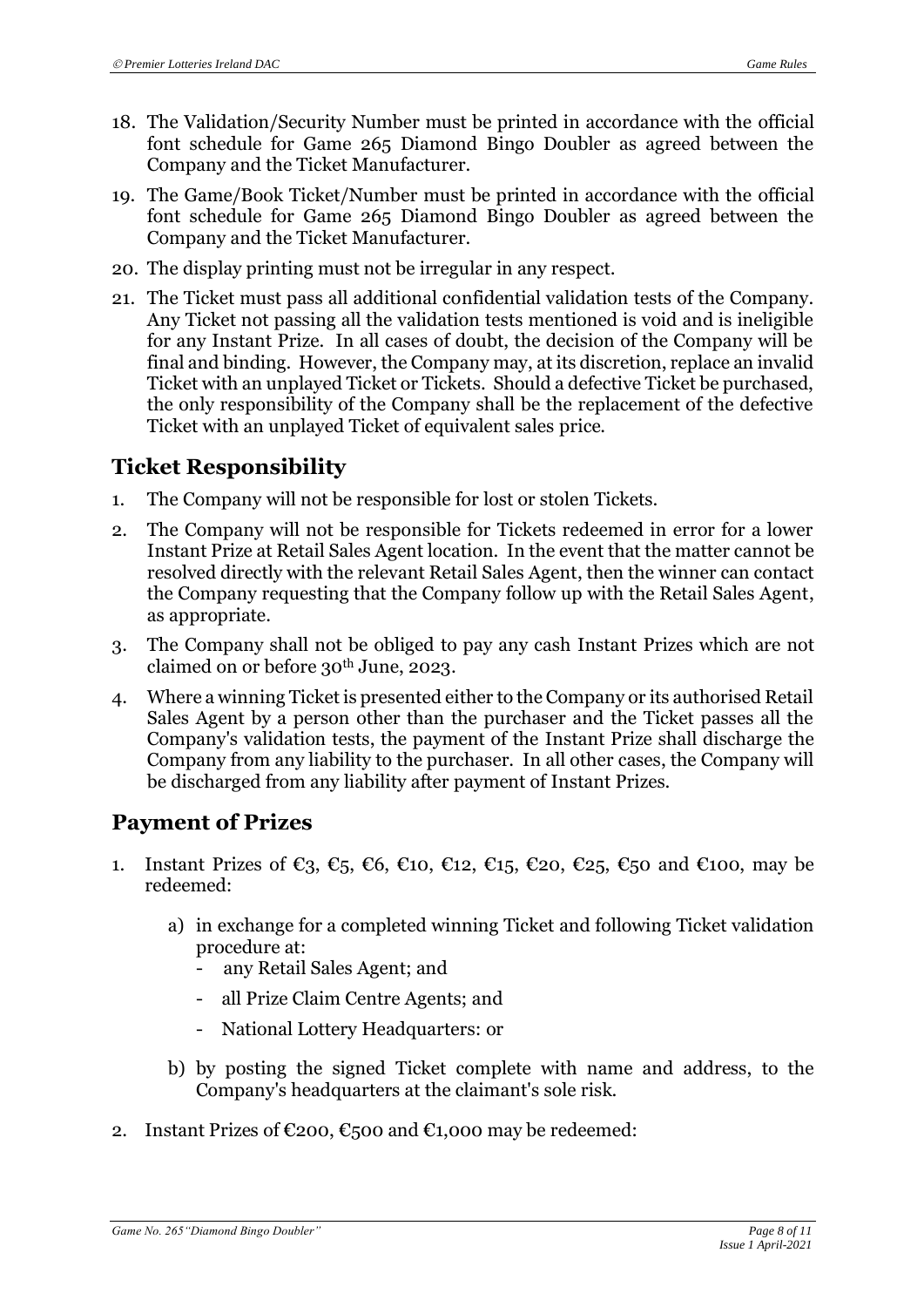- a) in exchange for a completed winning Ticket and following Ticket validation procedure at:
	- a Retail Sales Agent, with the Retail Sales Agent's consent; and
	- all Prize Claim Centre Agents; and
	- National Lottery Headquarters: or
- b) by posting the signed Ticket complete with name and address, to the Company's headquarters at the claimant's sole risk (for Instant Prizes of €500 and €1,000 a copy of suitable Photo ID (e.g. current passport, current driving Licence etc.) must be included).
- 3. Instant Prizes of  $\epsilon$ 30,000 must be claimed in person at the Company's headquarters, in exchange for a completed winning Ticket and following Ticket validation procedure.
- 4. A list of the Prize Claim Centre Agents is available at www.lottery.ie
- 5. Instant Prizes must be claimed within 90 days of the announced end of the game.
- 6. The Company will be discharged from any liability after payment or posting of Instant Prizes.
- 7. The official game off-sale date for Game 265 Diamond Bingo Doubler is 1st April, 2023.
- 8. The last date for the claiming of any Instant Prize in Game 265 Diamond Bingo Doubler is 30th June, 2023 (90 days after the official game end date) and any unclaimed Instant Prizes will be forfeited after this date. The unclaimed prize money shall be allocated to a special reserve fund to be utilised by the Company in accordance with the National Lottery Licence.

### **Instant Prizes**

- 1. The total number of Instant Prizes in the game as designed shall be no less than 1,331,964.
- 2. The total value of all Instant Prizes that are available to win in the game represents 66.00% of the value of all Tickets in the game, being the Weighted Average Prize Percentage.
- 3. The odds of winning an Instant Prize are 1 in 3.75 on average.
- 4. At time of purchase some Instant Prizes, including the top value prizes, may have already been won.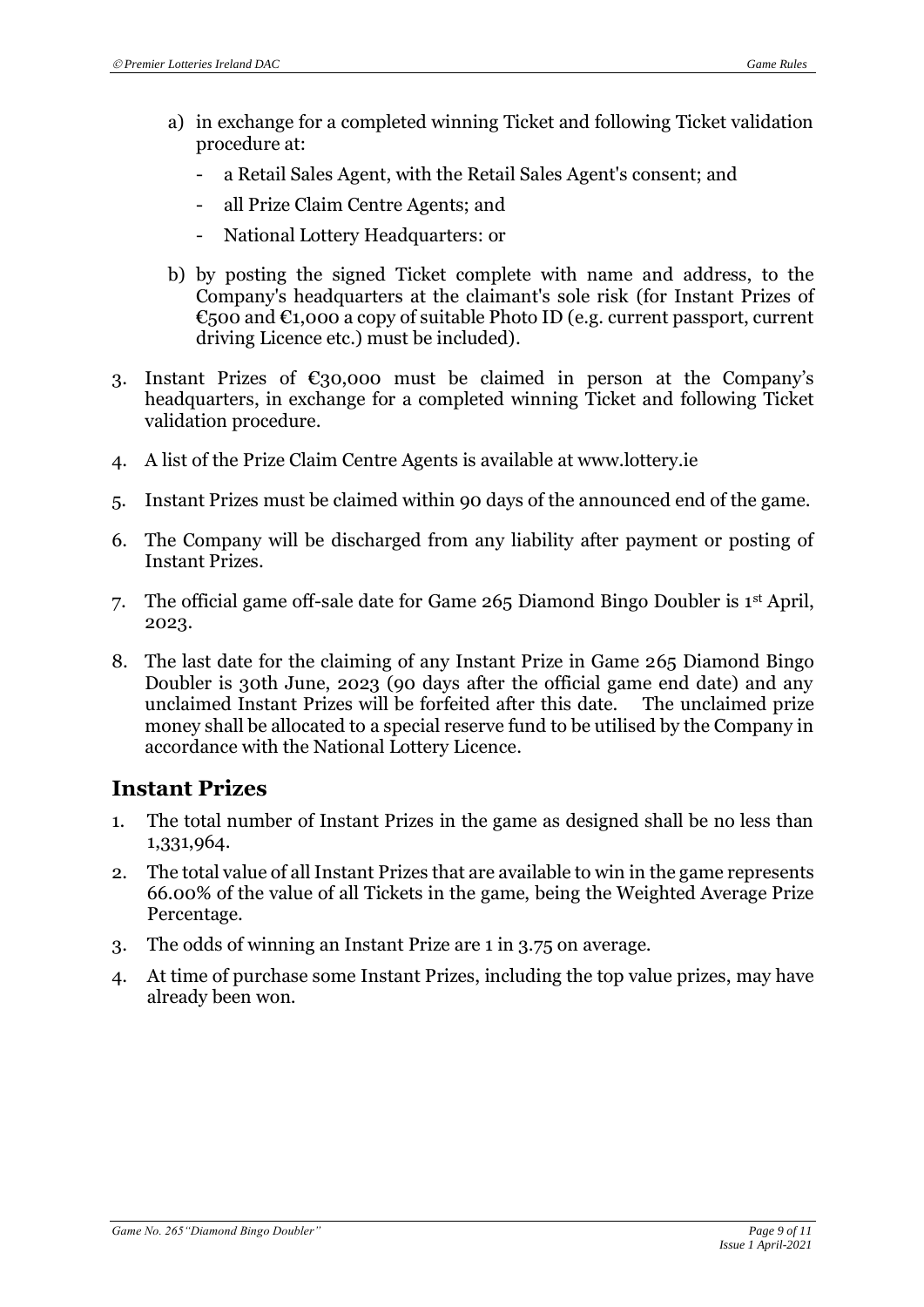#### Prize Amounts, Number of Prizes and Odds

|                                                                  | <b>Prize Amount</b>         | Approximate<br>Odds 1 in | <b>No. of Winners</b><br>in Game | No. of Tickets in<br>Game 5,000,000 |
|------------------------------------------------------------------|-----------------------------|--------------------------|----------------------------------|-------------------------------------|
| <b>THREE</b>                                                     | $\varepsilon_3$             | 14.71                    | 340,000                          |                                     |
| <b>Bonus</b>                                                     | $\overline{\epsilon_3}$     | 31.25                    | 160,000                          |                                     |
| <b>FIVE</b>                                                      | $\overline{\epsilon_5}$     | 20.65                    | 242,100                          |                                     |
| <b>Bonus</b>                                                     | $\epsilon_{5}$              | 50.00                    | 100,000                          |                                     |
| <b>SIX</b>                                                       | €6                          | 125.00                   | 40,000                           |                                     |
| <b>Bonus</b>                                                     | €6                          | 250.00                   | 20,000                           |                                     |
| $\epsilon_3$ Double                                              | €6                          | 83.33                    | 60,000                           |                                     |
| <b>TEN</b>                                                       | $\epsilon_{10}$             | 125.00                   | 40,000                           |                                     |
| Bonus                                                            | $\epsilon_{10}$             | 250.00                   | 20,000                           |                                     |
| $\epsilon_5$ + $\epsilon_5$ Bonus                                | $\epsilon_{10}$             | 84.03                    | 59,500                           |                                     |
| $\epsilon_5$ Double                                              | $\mathbb{C}10$              | 126.58                   | 39,500                           |                                     |
| $€6$ Double                                                      | $\epsilon_{12}$             | 250.00                   | 20,000                           |                                     |
| $\mathfrak{C}6 + \mathfrak{C}6$ Bonus                            | E12                         | 250.00                   | 20,000                           |                                     |
| $\mathbb{C}_5$ Bonus + $\mathbb{C}$ 10                           | $\overline{\epsilon_{15}}$  | 250.00                   | 20,000                           |                                     |
| $\mathbb{C}_5 + \mathbb{C}$ 10                                   | $\overline{\epsilon_{15}}$  | 250.00                   | 20,000                           |                                     |
| <b>TWENTY</b>                                                    | €20                         | 250.00                   | 20,000                           |                                     |
| <b>Bonus</b>                                                     | $E_{20}$                    | 308.64                   | 16,200                           |                                     |
| €10 Double                                                       | $E_{20}$                    | 250.00                   | 20,000                           |                                     |
| $\mathbb{C}_5$ Double + $\mathbb{C}$ 10 Bonus                    | $E_{20}$                    | 125.00                   | 40,000                           |                                     |
| $\mathcal{C}$ 10 + $\mathcal{C}$ 10 Bonus                        | $\mathbb{C}20$              | 250.00                   | 20,000                           |                                     |
| <b>TWYFIVE</b>                                                   | E25                         | 3,125.00                 | 1,600                            |                                     |
| <b>Bonus</b>                                                     | E25                         | 1,250.00                 | 4,000                            |                                     |
| <b>FIFTY</b>                                                     | €50                         | 5,000.00                 | 1,000                            |                                     |
| <b>Bonus</b>                                                     | €50                         | 6,250.00                 | 800                              |                                     |
| $\mathbb{C}_5$ + $\mathbb{C}_2$ + $\mathbb{C}_1$ Double          | €50                         | 5,555.56                 | 900                              |                                     |
| €25 Bonus + €25                                                  | €50                         | 5,000.00                 | 1,000                            |                                     |
| €25 Double                                                       | €50                         | 2,702.70                 | 1,850                            |                                     |
| <b>ONEHUN</b>                                                    | €100                        | 12,500.00                | 400                              |                                     |
| <b>Bonus</b>                                                     | €100                        | 12,500.00                | 400                              |                                     |
| $\epsilon$ <sub>50</sub> Bonus + $\epsilon$ <sub>50</sub>        | €100                        | 6,250.00                 | 800                              |                                     |
| $\mathbb{C}25 + \mathbb{C}5 + \mathbb{C}20 + \mathbb{C}50$ Bonus | €100                        | 6,250.00                 | 800                              |                                     |
| $\epsilon$ <sub>50</sub> Double                                  | €100                        | 6,250.00                 | 800                              |                                     |
| <b>TWOHUN</b>                                                    | €200                        | 166,666.67               | 30                               |                                     |
| Bonus                                                            | €200                        | 250,000.00               | 20                               |                                     |
| $\mathcal{C}$ 100 Bonus + $\mathcal{C}$ 100                      | €200                        | 50,000.00                | 100                              |                                     |
| $\epsilon$ <sub>50</sub> Double + $\epsilon$ 100                 | €200                        | 125,000.00               | 40                               |                                     |
| <b>FIVEHUN</b>                                                   | €500                        | 500,000.00               | 10                               |                                     |
| <b>Bonus</b>                                                     | €500                        | 500,000.00               | 10                               |                                     |
| $\epsilon$ 100 Bonus + $\epsilon$ 100 Double<br>$+$ €200         | €500                        | 250,000.00               | 20                               |                                     |
| $\mathcal{C}$ 100 + $\mathcal{C}$ 200 Double                     | $\overline{\epsilon_{500}}$ | 125,000.00               | 40                               |                                     |
| <b>ONETHOU</b>                                                   | €1,000                      | 500,000.00               | 10                               |                                     |
| $\overline{\text{E}}$ 500 + $\overline{\text{E}}$ 500 Bonus      | E1,000                      | 500,000.00               | 10                               |                                     |
| €500 Double                                                      | E1,000                      | 250,000.00               | 20                               |                                     |
| THIRTY THOU                                                      | €30,000                     | 1,250,000.00             | $\overline{4}$                   |                                     |

The figures above are based on a complete sale of all tickets in the game.